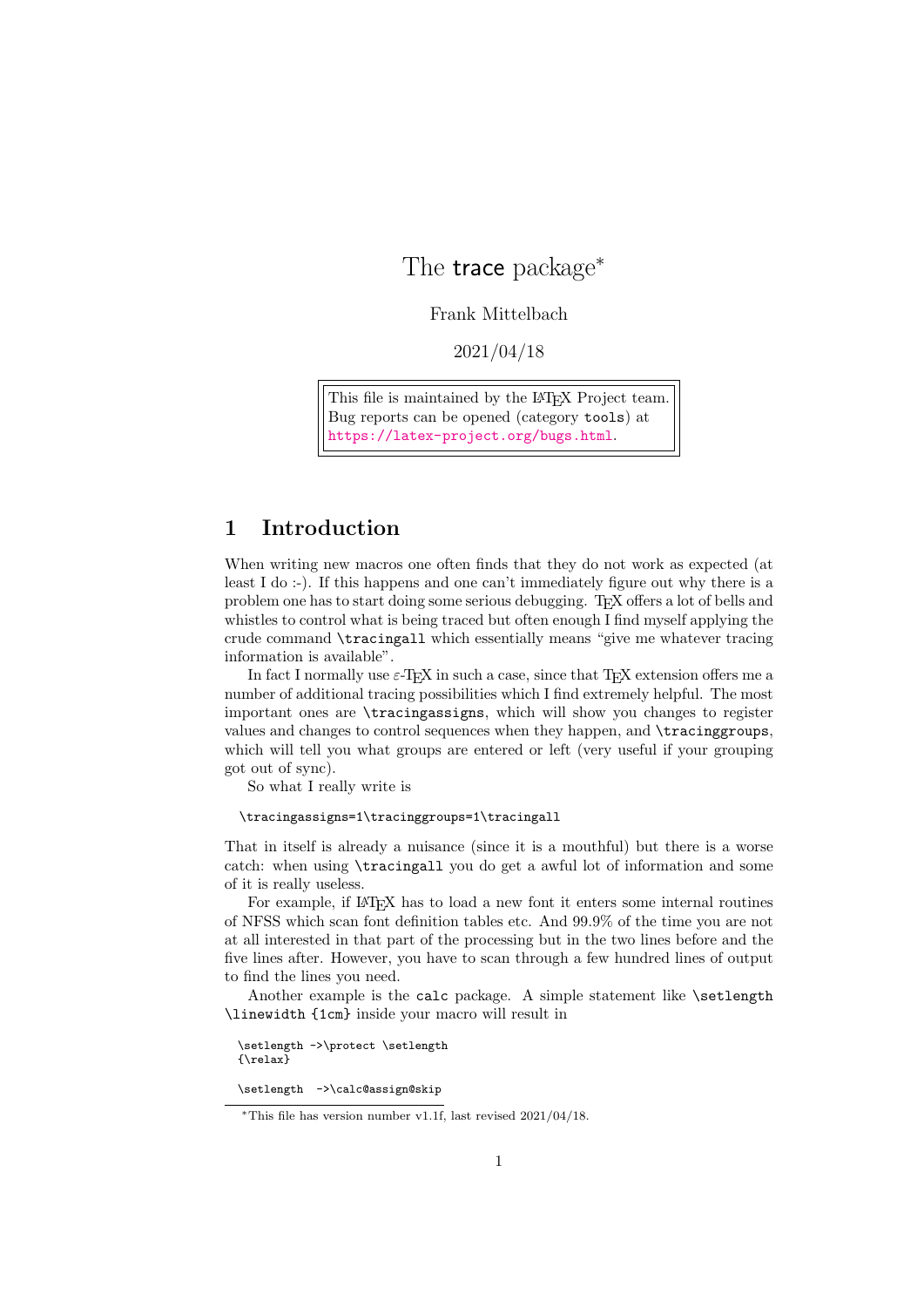\calc@assign@skip ->\calc@assign@generic \calc@Askip \calc@Bskip

```
\calc@assign@generic #1#2#3#4->\let \calc@A #1\let \calc@B #2\expandafter \calc
@open \expandafter (#4!\global \calc@A \calc@B \endgroup #3\calc@B
#1<-\calc@Askip
#2<-\calc@Bskip
#3<-\linewidth
\texttt{#4<-1cm}{\let}
{\let}
{\expandafter}
{\expandafter}
\calc@open (->\begingroup \aftergroup \calc@initB \begingroup \aftergroup \calc
@initB \calc@pre@scan
{\begingroup}
{\aftergroup}
{\begingroup}
{\aftergroup}
\calc@pre@scan #1->\ifx (#1\expandafter \calc@open \else \ifx \widthof #1\expan
dafter \expandafter \expandafter \calc@textsize \else \calc@numeric \fi \fi #1
#1<-1{\text{\}}{false}
{\ifx}
{false}
\calc@numeric ->\afterassignment \calc@post@scan \global \calc@A
{\afterassignment}
{\global}
\overline{\{\}f\}\{\hat{i}\}\calc@post@scan #1->\ifx #1!\let \calc@next \endgroup \else \ifx #1+\let \calc@
next \calc@add \else \ifx #1-\let \calc@next \calc@subtract \else \ifx #1*\let
\calc@next \calc@multiplyx \else \ifx #1/\let \calc@next \calc@dividex \else \i
fx #1)\let \calc@next \calc@close \else \calc@error #1\fi \fi \fi \fi \fi \fi \fi \
calc@next
#1<-!{\text{\}}{true}
{\let}
{\else}
{\endgroup}
{restoring \calc@next=undefined}
\calc@initB ->\calc@B \calc@A
{\skip44}
{\global}
{\endgroup}
{restoring \skip44=0.0pt}
\calc@initB ->\calc@B \calc@A
{\s_kip44}
```

```
{\ddot{\text{1}}}
```
Do you still remember what I was talking about?

No? We're trying to find a problem in macro code without having to scan too many uninteresting lines. To make this possible we have to redefine a number of key commands to turn tracing off temporarily in the hope that this will reduce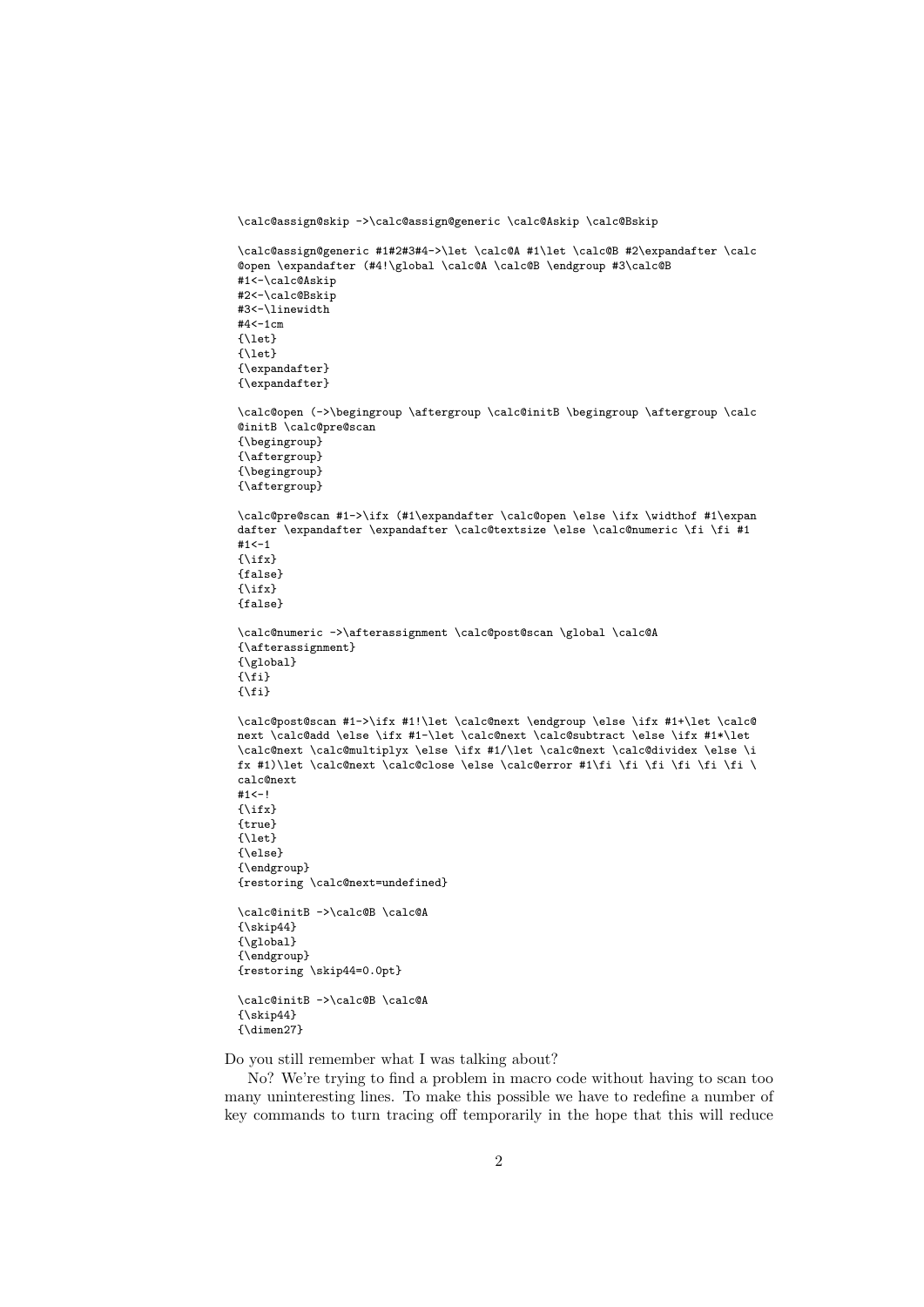the amount of noise during the trace. For example, if we change one of the calc internals slightly, the above tracing output can be reduced to:

```
\setlength ->\protect \setlength
{\relax}
\setlength ->\calc@assign@skip
\calc@assign@skip ->\calc@assign@generic \calc@Askip \calc@Bskip
\calc@assign@generic #1#2#3#4->\let \calc@A #1\let \calc@B #2\expandafter \calc
@open \expandafter (#4!\global \calc@A \calc@B \endgroup #3\calc@B
#1<-\calc@Askip
#2<-\calc@Bskip
#3<-\linewidth
#4<-1cm
\{1at\}{\let}
{\expandafter}
{\expandafter}
\calc@open (->\begingroup \conditionally@traceoff \aftergroup \calc@initB \begi
ngroup \aftergroup \calc@initB \calc@pre@scan
{\begingroup}
\conditionally@traceoff ->\tracingrestores \z@ \tracingcommands \z@ \tracingpag
es \z@ \tracingmacros \z@ \tracingparagraphs \z@
{\tracingrestores}
{\tracingcommands}
{restoring \tracingrestores=1}
\calc@initB ->\calc@B \calc@A
{\s_kip44}{\dimen27}
```
Still a lot of noise but definitely preferable to the original case.

I redefined those internals that I found most annoyingly noisy. There are probably many others that could be treated in a similar fashion, so if you think you found one worth adding please drop me a short note.

∗ ∗ ∗

\traceon The package defines the two macros \traceon and \traceoff to uncondi- \traceoff tionally turn tracing on or off, respectively. \traceon is like \tracingall but additionally adds \tracingassigns and \tracinggroups if the  $\varepsilon$ -TEX program (in extended mode) is used. And \traceoff will turn tracing off again, a command which is already badly missing in plain TEX, since it is often not desirable to restrict the tracing using extra groups in the document.

\conditionally@traceon There are also two internal macros that turn tracing on and off, but only if \conditionally@traceoff the user requested tracing in the first place. These are the ones that are used internally within the code below.

> Since the package overwrites some internals of other packages you should load it as the last package in your preamble using \usepackage{trace}.

> The package offers the option logonly that suppresses terminal output during tracing (unless **\tracingall** is used). This is useful if the TEX implementation used gets rather slow when writing a lot of information to the terminal.

> It also offers the option full in which case \traceon will trace all parts of the code, i.e., essentially work like \tracingall.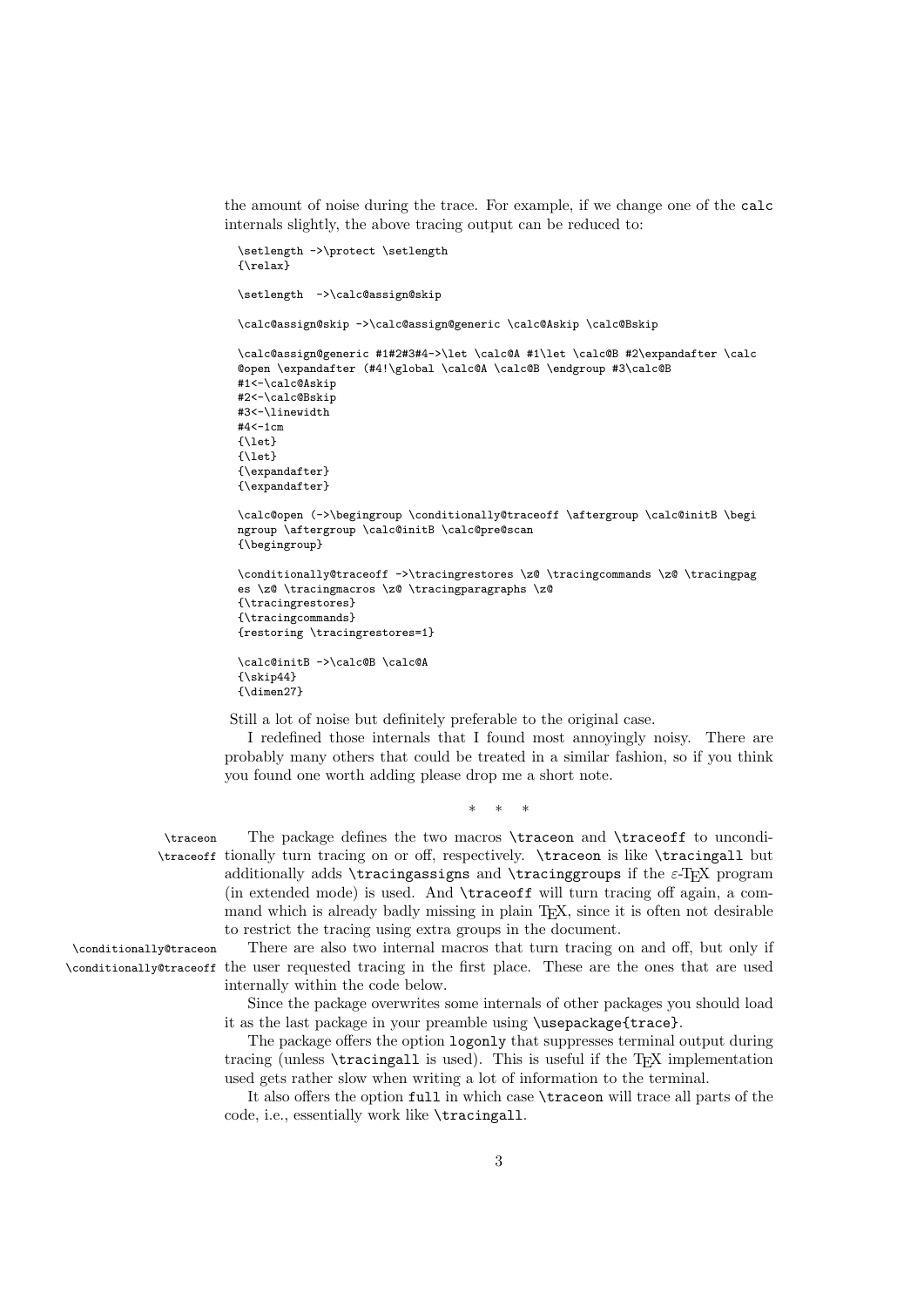# 2 A sample file

The following small test file shows the benefits of the trace package. If one uncomments the line loading the package, the amount of tracing data will be drastically reduced. Without the trace package we get 6594 lines in the log file; adding the package will reduce this to 1618 lines.

```
\documentclass{article}
\usepackage{calc}
%\usepackage{trace} % uncomment to see difference
\begin{document}
\ifx\traceon\undefined \tracingall \else \traceon \fi
\setlength\linewidth{1cm}
$foo=\bar a$
\small \texttt{\$} \stop
```
### 3 Implementation

This package is for use with LATEX (though something similar could be produced for other formats).

```
1 ⟨∗package⟩
```
2 \NeedsTeXFormat{LaTeX2e}[1998/12/01]

The package has a option that suppresses tracing on the terminal, i.e., if used will not set \tracingonline to one. This has been added in version 1.1a since some T<sub>E</sub>X implementations get rather slow when outputting to a terminal.

```
3 \DeclareOption{logonly}
```

```
4 {\let\tracingonline@p\z@}
```
The default is showing the tracing information on the terminal.

5 \let\tracingonline@p\@ne

If the option full is selected then all code should be traced, i.e., the commands \conditionally@traceoff and \conditionally@traceon should do nothing. We set them to **\@empty** not **\relax** since the latter might produce a math ord in certain circumstances. We also have to make sure that \traceon (as defined further down) is not redefining \conditionally@traceoff again. To make this all work these redefinitions have to wait until the end of the package.

| 6 \Declare0ption{full} |                                                     |  |
|------------------------|-----------------------------------------------------|--|
| 7                      | {\AtEndOfPackage{\let\conditionally@traceoff\@empty |  |
| - 8                    | \let\conditionally@traceon\@empty                   |  |
| - 9                    | \let\traceon\tr@ce@n                                |  |
| 10                     | PP.                                                 |  |
|                        |                                                     |  |

11 \ProcessOptions\relax

\if@tracing We need a switch to determine if we want any tracing at all. Otherwise, if we use \traceoff. . . \traceon internally, we would unconditionally turn on tracing even when no tracing was asked for in the first place.

12 \newif\if@tracing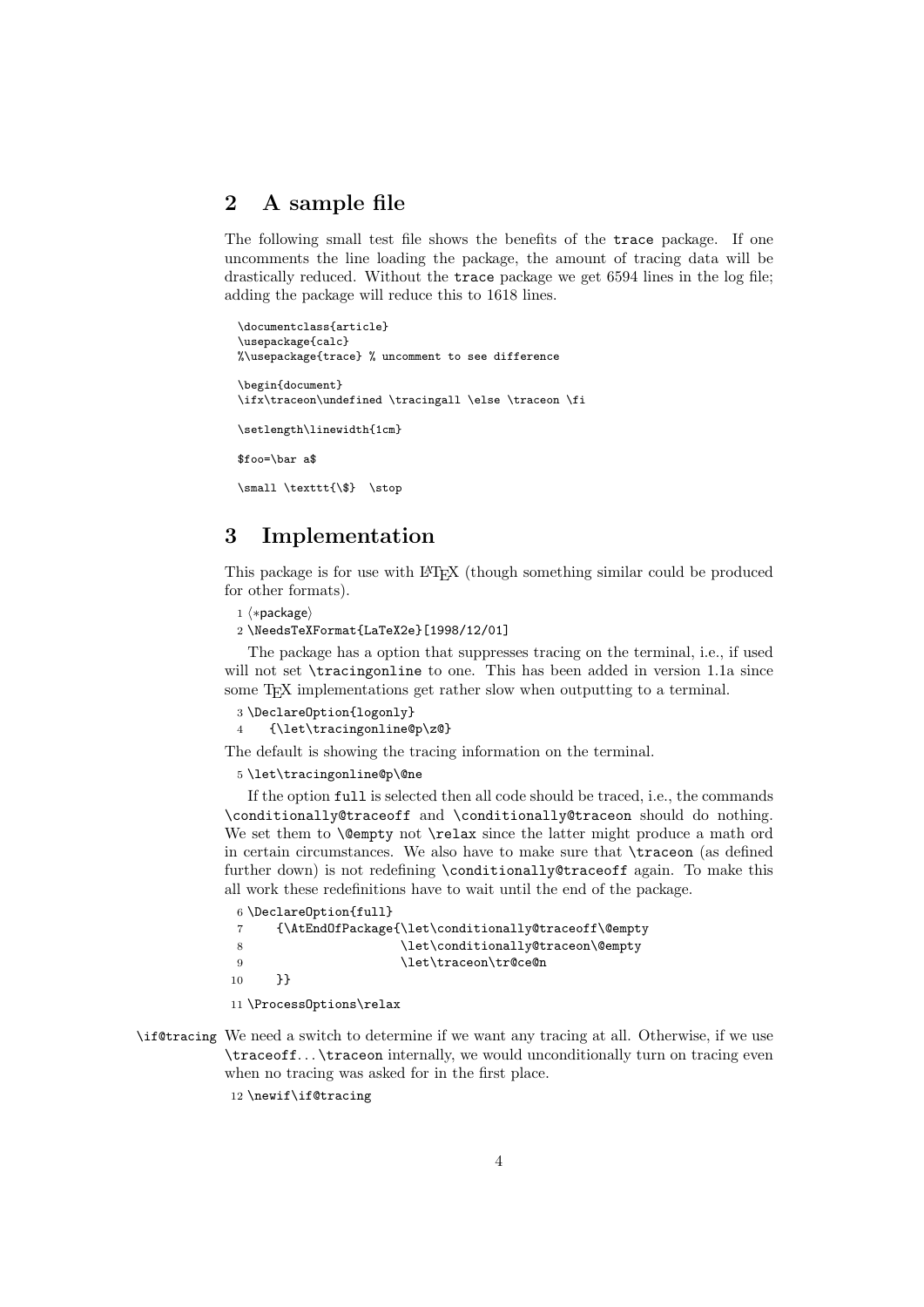\traceon This macro ensures that \conditionally@traceoff is actually turning off switches (since \tracingall might have disabled it) and then calls \tr@ce@n to setup tracing.

```
13 \def\traceon{\let\conditionally@traceoff\unconditionally@traceoff
14 \t\t \text{tr@ce@n}
```
\tr@ce@n As stated in the introduction, the amount of tracing being done should depend on \conditionally@traceoff the formatter we use. Initially first test if we are running with  $\varepsilon$ -T<sub>E</sub>X in extended mode. In the latter case the command \tracinggroups is defined. But for a number of years now LATEX only works with  $\varepsilon$ -TEX so we drop that part of the code. For now I leave it in the file together with its documentation, but commented out.

#### 15 %\ifx\tracinggroups\undefined

If we are using standard TEX then \tr@ce@n is more or less another name for \tracingall. The only differences are that we set the above @tracing switch to true and reorder the assignments within it somewhat so that it will output no tracing information about itself. In contrast, \tracingall itself produces

```
{vertical mode: \tracingstats}
{\tracingpages}
{\tracinglostchars}
{\tracingmacros}
{\tracingparagraphs}
{\tracingrestores}
{\errorcontextlines}
\showoutput ->\tracingoutput \@ne \showboxbreadth \maxdimen \showboxdepth \maxd
imen \errorstopmode \showoverfull
{\tracingoutput}
{\showboxbreadth}
{\showboxdepth}
{\errorstopmode}
\showoverfull ->\tracingonline \@ne
{\tracingonline}
```
Which is quite a lot given that none of it is of any help to the task at hand. In contrast \tr@ce@n will produce nothing whatsoever since the noise generating switches are set at the very end.

```
16 % \def\tr@ce@n{%
```
We start by setting the Ctracing switch to signal that tracing is asked for. This is then followed by setting the various tracing primitives of TEX.

- 17% \@tracingtrue
- 18 % \tracingstats\tw@
- 19 % \tracingpages\@ne
- 20 % \tracinglostchars\@ne
- 21 % \tracingparagraphs\@ne
- 22 % \errorcontextlines\maxdimen
- 23 % \tracingoutput\@ne
- 24 % \showboxbreadth\maxdimen
- 25 % \showboxdepth\maxdimen
- 26 % \errorstopmode
- 27 % \tracingmacros\tw@
- 28 % \tracingrestores\@ne<br>29 % \tracingcommands\tw@
- \tracingcommands\tw@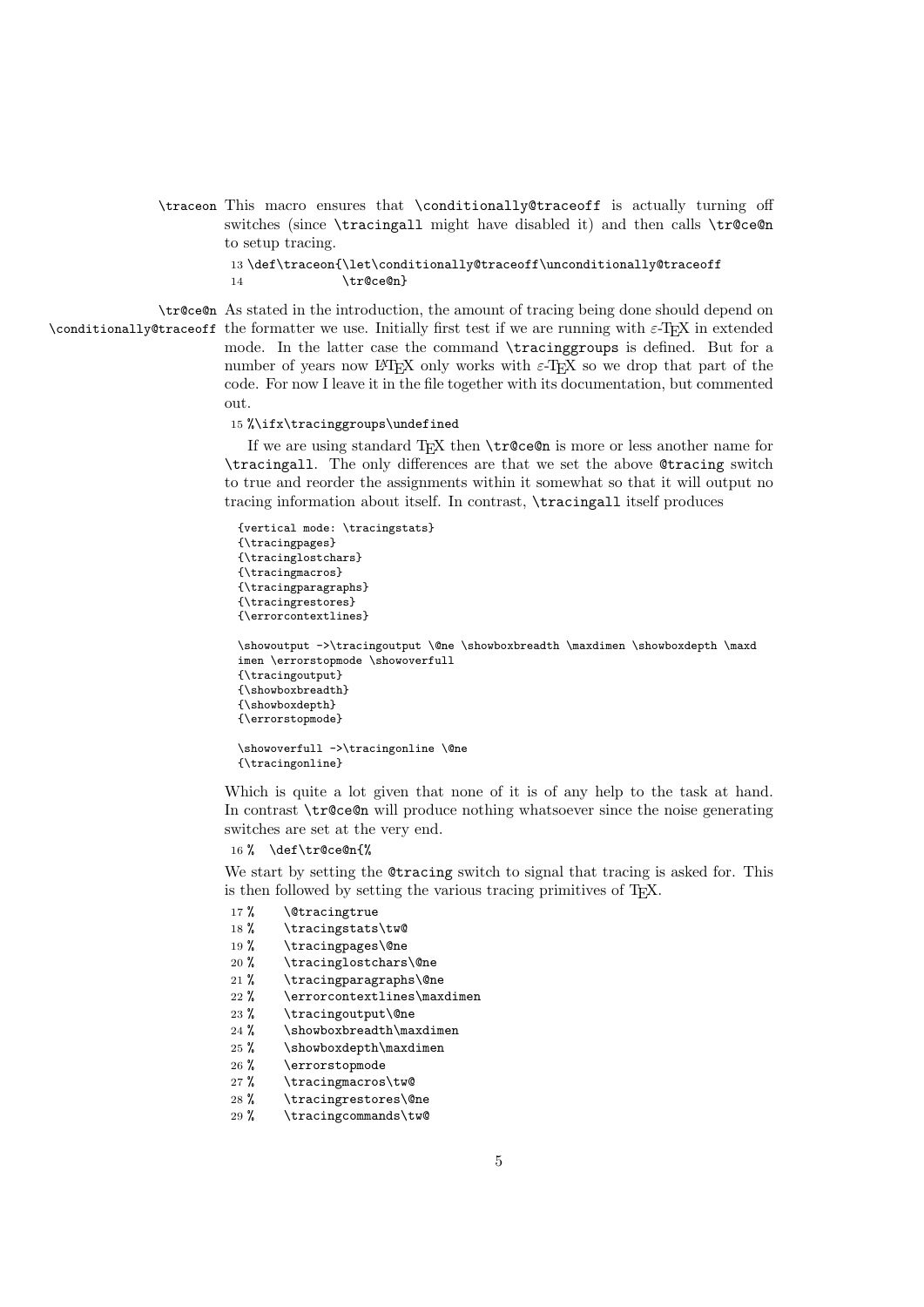The setting of \tracingonline depends on the option logonly:

```
30 % \tracingonline\tracingonline@p
```
31 % }

Now what should \conditionally@traceoff do in this case? Should it revert all settings changed by \tr@ce@n? It should not, since our goal is to shorten the trace output, thus setting all of the uninteresting values back makes the output unnecessarily longer. Therefore we restrict ourselves to those  $\frac{\triangle}{\triangle}$ . internals that really contribute to listings like the above.

And one additional point is worth mentioning. The order in which we turn the tracing internals off has effects on the output we see. So what needs to be turned off first? Either \tracingrestores or \tracingcommands; it makes no difference which, as long as they both come first. This is because those two are the only tracing switches that produce output while tracing the command \conditionally@traceoff itself (see example on page [3\)](#page-0-0).

In principle we would need to test the @tracing switch to see if there is anything to turn off; after all, this is the conditional trace off. However this would lead to extra output if we are currently tracing so we skip the test and instead accept that in case we are not doing any tracing we unnecessarily set the tracing primitives back to zero (i.e., the value they already have).

- 32 % \def\conditionally@traceoff{%
- 33 % \tracingrestores\z@
- 34 % \tracingcommands\z@
- 35 % \tracingpages\z@
- 36 % \tracingmacros\z@
- 37 % \tracingparagraphs\z@
- 38 % \tracingoutput\z@
- 39 % \showboxbreadth\m@ne
- 40 % \showboxdepth\m@ne

As remarked above there are more tracing switches set by  $\tau$  celon, however there is no point in resetting \tracinglostchars so we leave it alone.

```
41 % \tracingstats\@ne
```
42 %% \tracinglostchars\z@

Since this is the command that only conditionally turns off tracing we do not touch the @tracing switch. This way a \conditionally@traceon will be able to turn the tracing on again.

43 % }

That covers the case for the standard T<sub>E</sub>X program. If **\tracingsgroups** was defined we assume that we are running with  $\varepsilon$ -T<sub>F</sub>X in extended mode.

 $44$   $%$  $989$ 

In that case \tr©ce@n does more than \tracingall: it also turns on trac-ing of assignments and tracing of grouping.<sup>[1](#page-5-0)</sup> To keep tracing at a minimum \tracingassigns should be turned on last (in fact like before we disassemble \tracingall and reorder it partially).

```
45 \edef\tr@ce@n{%
46 \noexpand\@tracingtrue
47 \tracingstats\tw@
```
<span id="page-5-0"></span><sup>&</sup>lt;sup>1</sup>These are my personal preference settings;  $\varepsilon$ -T<sub>E</sub>X does in fact offer some more tracing switches and perhaps one or more of them should be added here as well.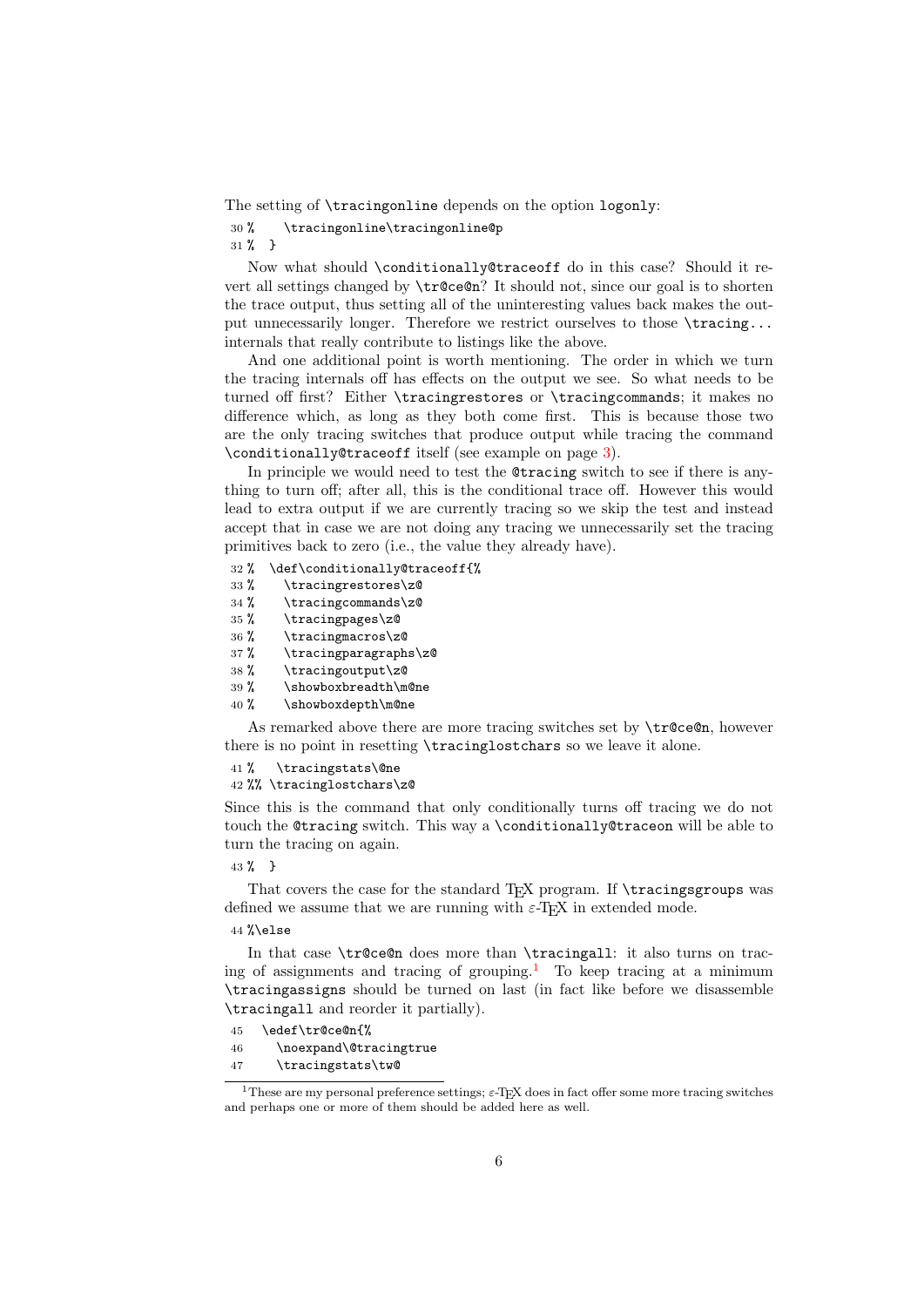- \tracingpages\@ne
- \tracinglostchars\thr@@
- \tracingparagraphs\@ne
- \errorcontextlines\maxdimen
- \ifdefined\tracingstacklevels \tracingstacklevels\maxdimen \fi

We only change \tracingoutput if it hasn't already been enabled by \showoutput. If that's not the case, we set it to 2 so that we can distingush the two cases.

```
53 \noexpand\ifnum\tracingoutput=\@ne
54 \noexpand\else
55 \tracingoutput\tw@
56 \showboxbreadth\maxdimen
57 \showboxdepth\maxdimen
58 \noexpand\fi
59 \errorstopmode
60 \tracingmacros\tw@
61 \tracinggroups\@ne
62 \tracingrestores\@ne
63 \tracingcommands\tw@
64 \tracingassigns\@ne
65 \tracingonline\tracingonline@p
66 }
```
When turning tracing off again we now also have to turn off those additional tracing switches. But what to turn off in what order? Since \tracingassigns is quite noisy (two lines of output per assignment) and the whole command expansion consists of assignments, we had best start with this switch and follow it again by \tracingrestores and \tracingcommands. The rest can be in any order, it doesn't make a difference.

With the same reasoning as before we omit testing for the @tracing switch and always set the primitives back to zero.

| 67 | \edef\conditionally@traceoff{% |
|----|--------------------------------|
|----|--------------------------------|

- \tracingassigns\z@
- \tracingrestores\z@
- \tracingcommands\z@
- \tracingpages\z@
- \tracingmacros\z@

If  $\triangle$  is 2 it was set above, if it is 1 it was set by  $\cong$  and we leave it alone and if it is 0 there is nothing to do as well.

- \noexpand\ifnum\tracingoutput=\tw@
- \tracingoutput\z@
- \showboxbreadth\m@ne
- 76 \showboxdepth\m@ne

```
77 \noexpand\fi
```

```
78 \tracingstats\@ne
```

```
79 \ifdefined\tracingstacklevels \tracingstacklevels\z@ \fi
```

```
80 \errorcontextlines\m@ne
```

```
81 \tracingparagraphs\z@
```

```
82 \tracinggroups\z@
```

```
83 }
```
This concludes the part that depends on the formatter being used. %\fi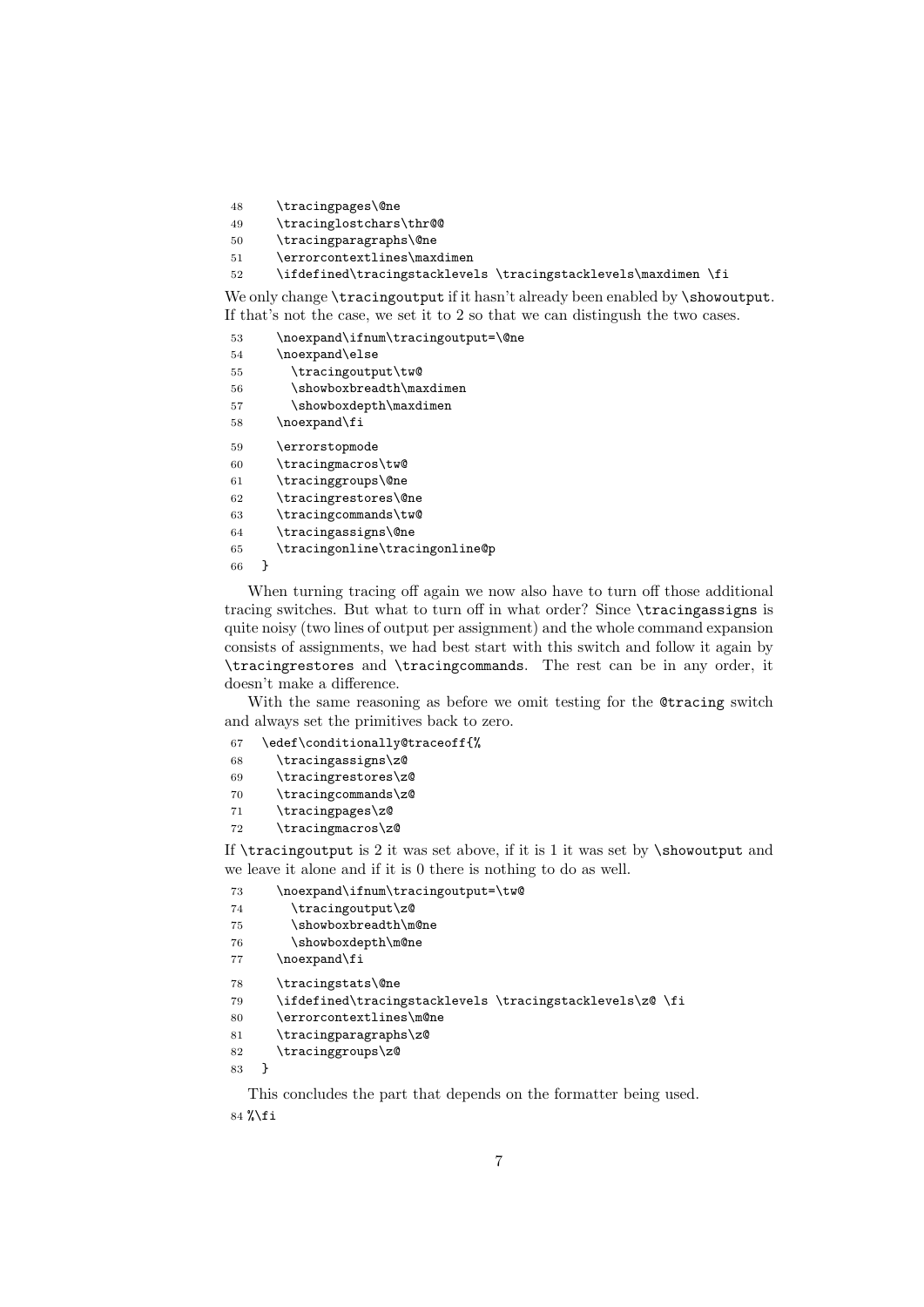```
\unconditionally@traceoff A saved version of whatever \conditionally@traceoff was defined to be. We
                          need this since the latter might get disabled by \tracingall or by the full
                          option.
```
85 \let\unconditionally@traceoff\conditionally@traceoff

\tracingall We redefine \tracingall to trace the same stuff than \tr@ce@n (i.e., more when  $\epsilon$ -T<sub>E</sub>X is being used) and ensure that everything gets traced by disabling \conditionally@traceoff. And, of course, \tracingall should always report on the terminal.

```
86 \def\tracingall{\let\conditionally@traceoff\@empty
87 \let\tracingonline@p\@ne
88 \tr@ce@n
89 }
```
\traceoff Above we have defined \conditionally@traceoff and \traceon so now we have \conditionally@traceon to define their counterparts.

> To stop tracing unconditionally we call \unconditionally@traceoff and then reset the @tracing switch to false.

90 \def\traceoff{\unconditionally@traceoff \@tracingfalse}

Now the \conditionally@traceon command will look at the @tracing switch and if it is true it will call \traceon to restart tracing (note that the latter command unnecessarily sets the switch to true as well). The reason for the \expandafter is to get rid of the \fi primitive which would otherwise show up in the tracing output (and perhaps puzzle somebody).

91\def\conditionally@traceon{\if@tracing \expandafter \traceon \fi}

The rest of the package now consists of redefinitions of certain commands to make use of \conditionally@traceoff.

### 3.1 Taming calc

\calc@open Near the start of parsing a calc expression the macro \calc@open is called. Since it already involves a group it is perfectly suitable for our task—we don't even have to restart the tracing as this is done automatically for us.

92 \def\calc@open({\begingroup

- 93 \conditionally@traceoff
- 94 \aftergroup\calc@initB
- 95 \begingroup\aftergroup\calc@initB
- 96 \calc@pre@scan}

### 3.2 Making NFSS less noisy

\define@newfont Whenever NFSS determines that the font currently asked for is not already loaded, it will start looking through font definition files and then load the font. This results in a very large number of tracing lines which are not normally of interest (unless there is a bug in that area—something we hope should have been found by now). Again the code already contains its own group so we only have to turn the tracing  $\alpha$ ff

```
97 \def\define@newfont{%
```
98 \begingroup